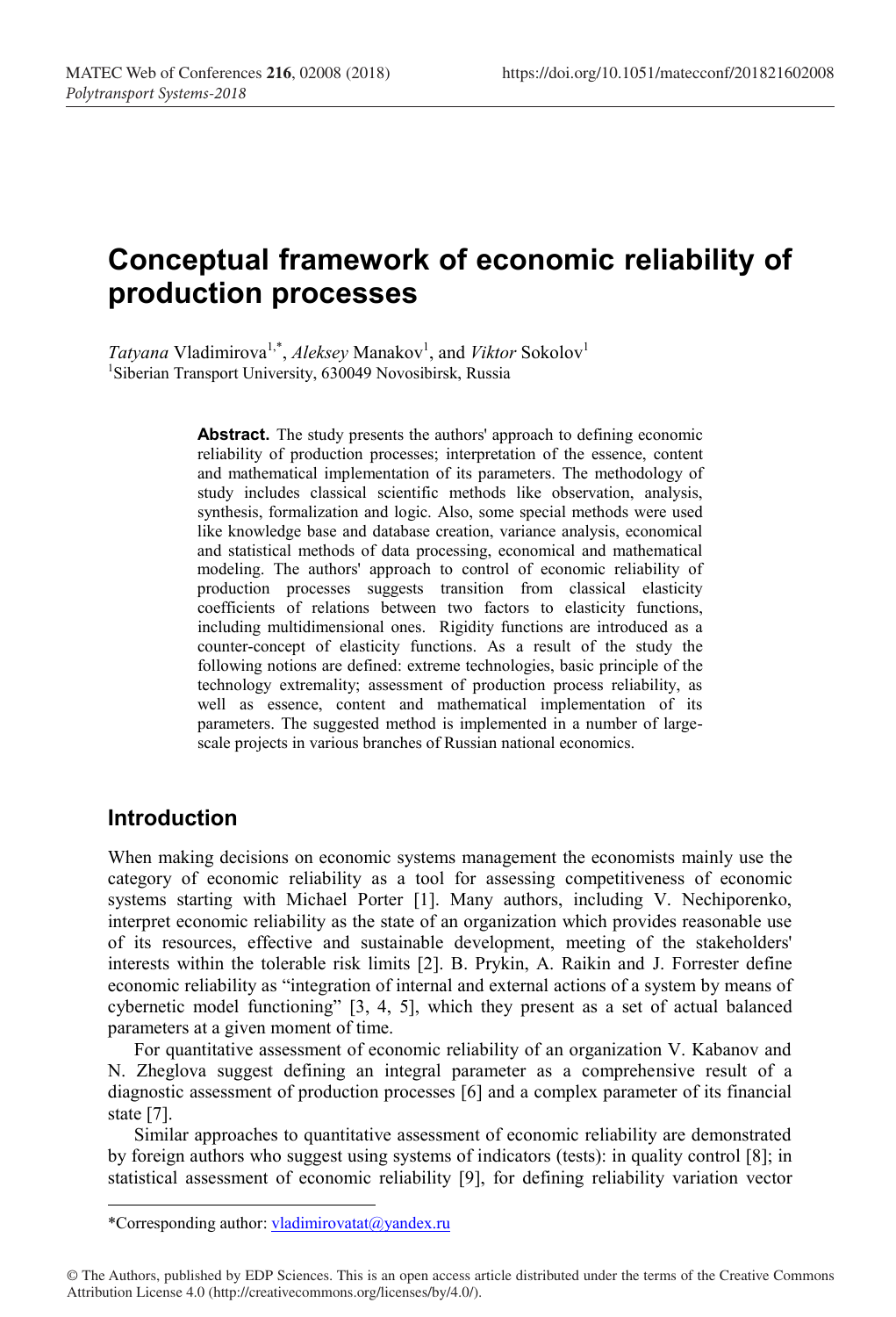(calculation of company indicators related to industry, general economy, reputation) [10]; for assessing reliability by the costs related to reliability procedures [11].

The mentioned approaches to interpretation of the notion of economic reliability and its assessment reduce the possibility of its application as a parameter for managing economic systems, considering today's soaring uncertainty. Literature review in the field showed that the methodical instruments and model mechanisms for providing economic reliability of the made decisions for economic systems is little developed. This research problem is characterized by the following factors: large scale of information required for making a decision; high subjectivity of the decisions made and uncertainty of conditions for decision making which significantly exceeds the uncertainty of decision making in technical systems.

First, the category of "reliability" appeared as an important parameter of technical systems management, where in practice reliability is provided by including predetermined elements of counteractions against negative disturbing effects in management mechanisms. Unfortunately, in practice of economic systems management such mechanisms are not always developed in advance, more often "struggle against risks" occurs [12].

Reliability of technical systems is determined as a system's ability to perform certain functions within a given period of time or as a probability of achieving a certain goal. Reliability can be assessed in two ways: (1) with a system of quantitative parameters of reliability properties of an object [13] or (2) with a system of statistical parameters of variation. In production process and technology management this approach is reflected in the "input – output" categories of production process or a technology.

The authors of this study support the second approach to defining reliability and interpret reliability of production systems as "probability of performing a given task within a required period of time with a required quality level and provided resources" [14].

When forecasting production processes the uniqueness of parameters for decisions to be made is lost, which forces to consider a lot of various scenarios. In the end of the day, whichever number of scenarios has been considered, only one can be recommended for implementation, in most cases it differs from the actual scenario. In such circumstances certain stock-piles and mechanisms shall be provided to compensate for the existing inconsistency.

To describe the management procedures for production processes such categories as economic reliability, economic manoeuvre, and flexibility are used. But in most cases they cannot be implemented in operational use, one of the reasons is poor mathematical training of specialists in the field, which raises a serious issue in the conditions of digital economy development.

The experience of managing economic components of complex production processes shows that there are three types of reactions to negative disturbing effects: flexibility, mobility and stability. These reactions are implemented in a system of parameters with a common economic reliability parameter. When managing technical aspects of production processes some mechanisms are developed for their adaptation to negative effects, whereas in economic management such mechanisms are not provided, especially for extreme production processes.

Contribution to the development of mechanisms for production processes adaptation to negative effect and methodical tools for providing economic reliability has been made by V. Smirnov and V. Sokolov. First in 1975, V. Smirnov and V. Sokolov in their article "Adaptive Parameters of a Plan" suggested a conceptual framework and quantitative parameters of a new subject domain which was economic reliability. Later, computing technology advances made it possible to use these parameters in practice of economic systems management. Today such possibilities has increased manifold.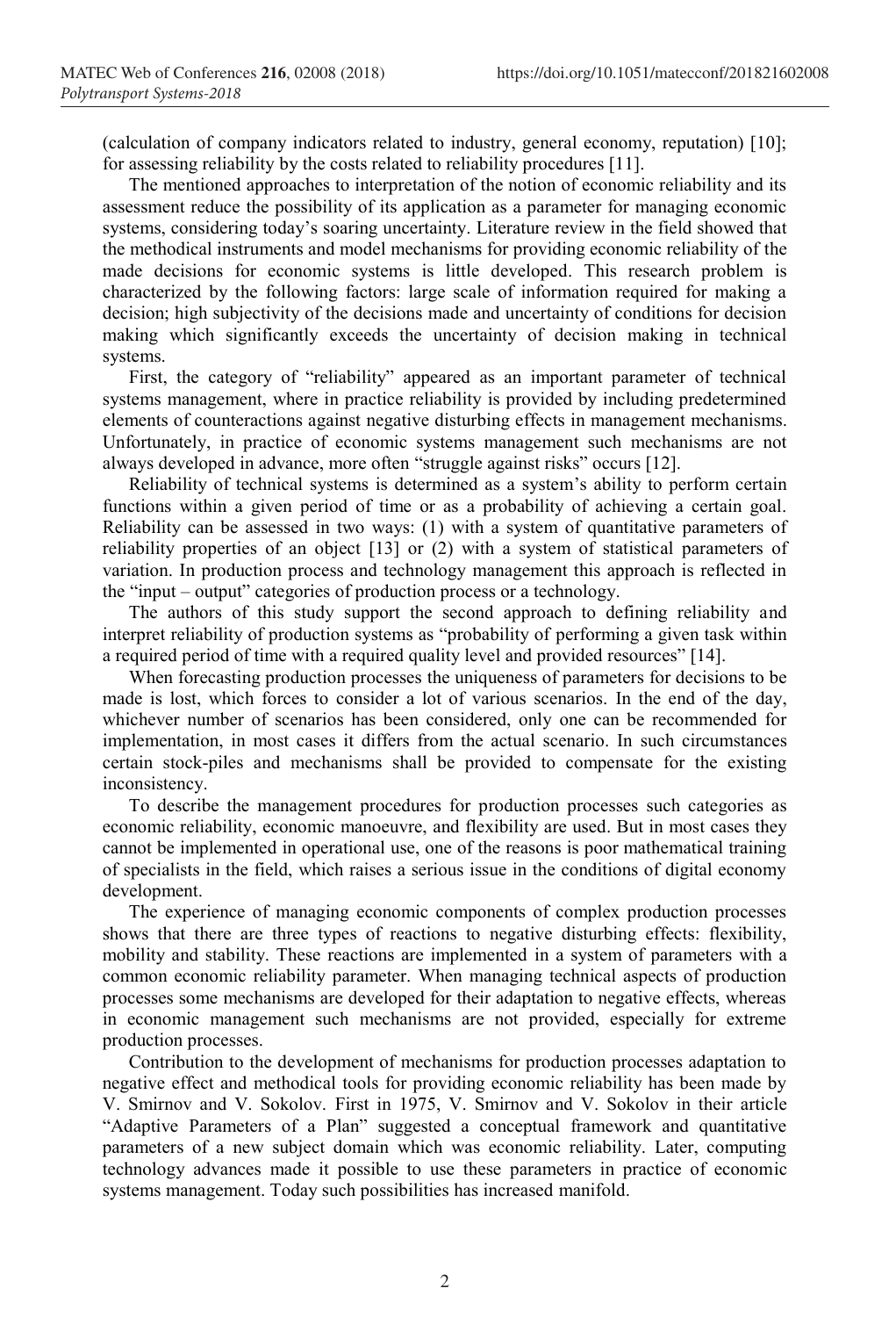The methodical framework for providing economic reliability of decision making has been developed in the following monographs of the authors: Assessment of Plan Reliability and Manoeuvre Parameters (1978), System Modeling of Planning Reliability (1984), Study of Flexibility and Reliability of Economic Systems (1990), Justification of Resource Provision in Innovative Projects (2008), Economic Reliability of Investment Management in Construction (2013).

The purpose of this study is presentation of the authors' approach to defining economic reliability of production processes, and interpretation of essence, content and mathematical implementation of its parameters.

## **Research methods**

The research methods include classical scientific methods like observation, analysis, synthesis, formalization and logic; and some special methods like knowledge base and database creation, post-hoc analysis of the level of production process goal achievement, variance analysis of input parameters variation for this processes such as technology and resource provision or standard performance parameters. Also, economical and statistical methods of data processing were applied for post-hoc assessment of production processes reliability; economical and mathematical modeling was performed for production processes of certain companies, branches and the national economics in general.

#### **Results**

Any production process is understood as an aggregate of technologies applied for solving practical tasks, including product manufacturing, performance of works and services. The modern period of technological development is characterized by the growing extremality level. By extreme technology the authors mean such technologies that provide the maximum output per resource unit in comparison with other ones.

The growing number of extreme innovative technologies considerably enhances the production processes efficiency, as well as the risks. The following principle arises: when some technology provides a better output per resource unit than the other, this technology will suffer bigger losses in case of the resource deficiency. The authors call this principle the basic one in extreme technologies.

Losses of extreme technologies are especially detrimental for innovative production processes. Technical failures in managing production processes sometimes cause considerable financial losses. However, the records show that damage caused by faults in providing economic reliability of the processes is much higher.

The paradox arises that proves the extremality principle of technology: the lower technological efficiency is the less loss it brings to the production process in case of negative effects (disturbances). For instance, the coal stock at a central heating and power plant can be considered as one of the least efficient technologies, for it doesn't provide products manufacturing.

However, in case of extreme disturbing effect like non-delivery of coal this stock will transit from the category of cold standby to a fully-fledged technology. Due to external factors this paradox is consciously or subconsciously ignored in production processes management, since the society cannot reject scientific and technological advances, i.e. extreme yet more efficient technologies.

Assessment of economic reliability of a production process means mathematical expectation of the level of completion of a planned task or of some other controlled parameter of the process. To provide reliability one shall organize control of deviations or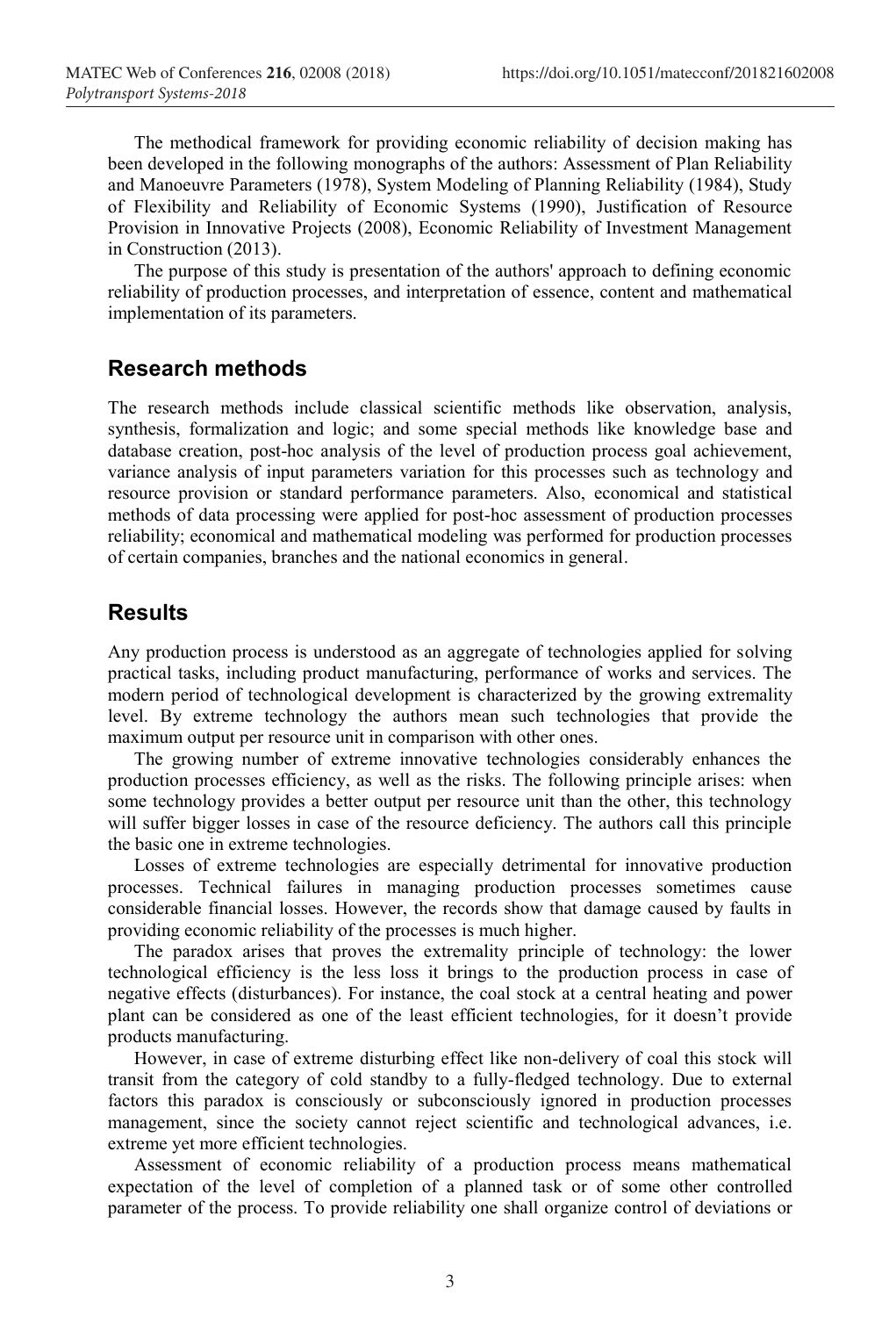variations of possible parameter values of a production process from the mean value. It shall be noted that languages of technical and economic components do not coincide and their information bases have almost no common data. These factors require a specific approach to providing production process reliability taken as an integral whole of technology + economics.

On the one hand, economic reliability of a production process performs as a single parameter (mathematical expectation of the level of achievement of a planned value of a certain controlled parameter). On the other hand, it is a complex parameter which includes several properties of reliability: mobility, adaptability, flexibility, elasticity, stability, rigidity, reversibility, etc. These parameters are only implemented in quantitative forms. They are easily integrated in interaction charts for generally used economic categories of production processes management. Quantitative assessment of a production process economic reliability can be expressed by a "potential probability of performing a planned task for the  $k^{\text{th}}$  parameter" [15, p.61].

Let us assume that the value  $P_k^0$  is the value of some  $k^{\text{th}}$  output plan parameter of the process development and functioning, failure to achieve this parameter at a certain period can be interpreted as maloperation.  $P_k$  is assumed to be a probable actual value of this parameter. It may differ from the planned one due to possible change in the conditions of process implementation. Then, the probability of  $P_k > P_k^0$  occurring within the studied period of time shall indicate reliability of the project task performance for the  $k<sup>th</sup>$  parameter. This definition of a potential reliability can be implemented as follows:

$$
q_k = q (P_k > P_k^0), \tag{1}
$$

where q ( $P_k > P_k^0$ ) – probability of  $P_k > P_k^0$ .

The most important requirements to economic reliability parameters are the possibility of their quantitative assessment and interpretability. This primarily concerns certain parameters of economic decision. The basic parameter that retrospectively characterizes reliability of economic decision is the degree of its performance (percent, share). Using the previously introduced nomenclature this parameter can be expressed as follows:

$$
H_k = 1 - E\left[ (P_k^0 - P_k) / P_k^0 \right], k = 1, ..., K,
$$
 (2)

where  $H_k$  – reliability performance for  $k^{th}$  parameter of economic decision; E – mathematical expectation; K – nomenclature of parameters;  $P_k^0$ - design (planned) value of the k<sup>th</sup> parameter;  $P_k$  – its probable actual value.

It is natural that the reliability assessment (1) is formally inconsistent with assessment (2). What is more, in some cases  $H_k$  can formally be greater than 1. Nevertheless, it is useful to apply it in economic components of production processes in the form approximate to assessment (1) in a sense that their qualitative assessments vary synchronically.

Moreover, for defining the sufficient level of economic reliability of a production process retrospective assessments in the form (2) are acceptable. In this case reliability of a production process becomes a controllable parameter. One of important factors of its control is elasticity function applying which enables one to use technological, structural, material, financial, organizational and other reserves. Positive correlation exists between the reliability assessments (1) and (2) for production processes.

For extreme production processes the complex parameter of adaptability is especially important, it denotes their ability to adapt and adequately react to changes of internal and external environment. Adaptability is motivated by natural substitution of conventional processes and technologies with new and extreme ones.

In this case we observe the rigidity parameter of production process economic reliability. Rigidity occurs under the influence of firmly established competences,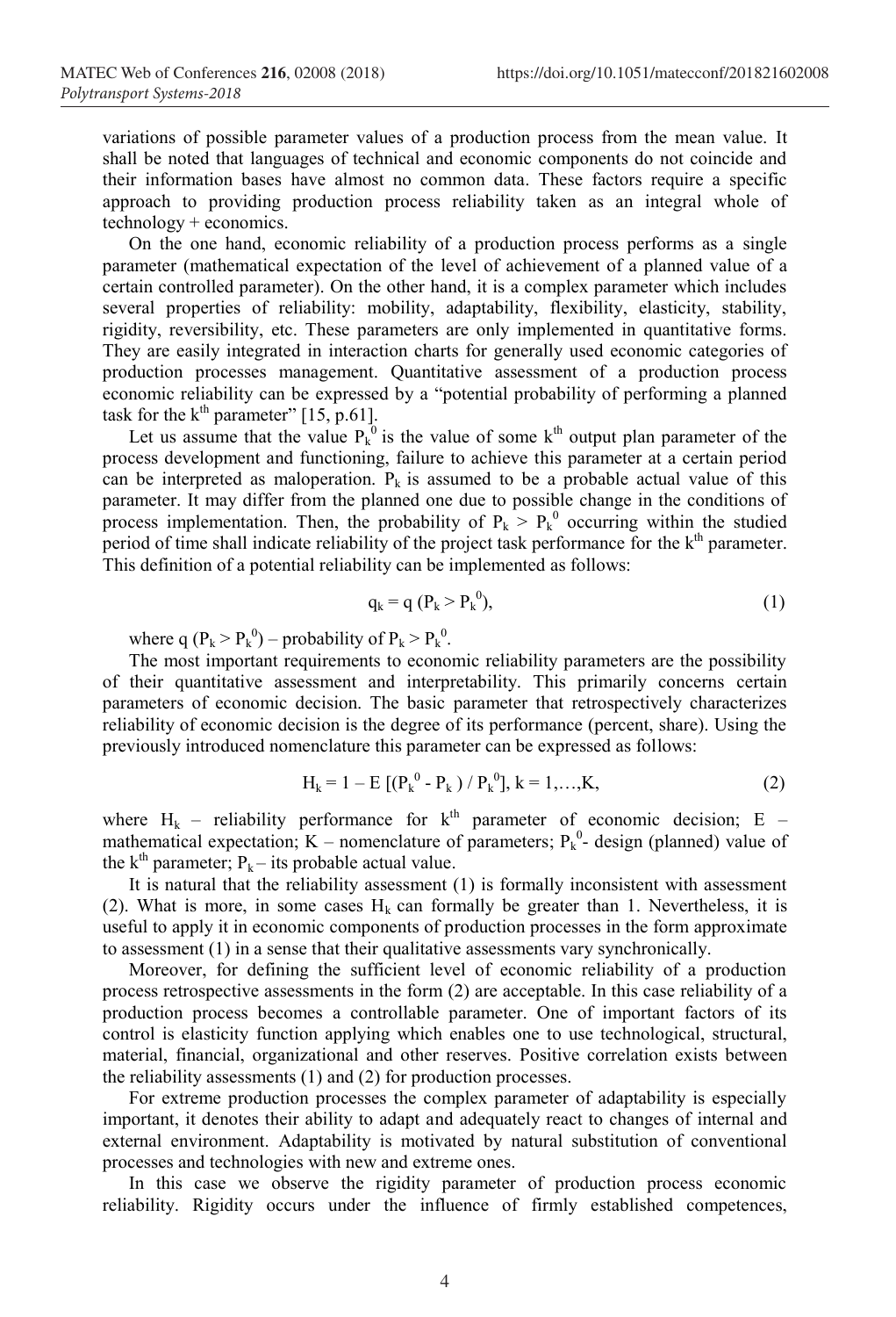experience, traditions, information support system for document flow, habits. The more resources are invested in the production process the more rigid this process is.

Reduction of production processes rigidity is achieved by actively effecting both internal and external environment, and adapting to it. It is an implementation of adaptability. Parameters of economic reliability of production processes related to adaptability are flexibility and mobility. Flexibility of the process, which means the ability to adapt without changing technological and organizational structure, mostly reveals under little disturbances. Whereas mobility of the production process, or its ability to adapt by means of technological, structural and organizational changes, is manifested under strong disturbances.

Stability of a multistage production process is reflected in its ability to eliminate negative disturbances, for example, in a logistics chain of freight and passenger transportation. Here, the basic extremality principle is implemented: the elimination of disturbances comes faster in non-efficient technologies because of smaller number of stages, such technologies are characterized by a high stability level.

## **Conclusion**

The issue of formation of economical and mathematical framework for providing economic reliability of production processes can be solved by using the suggested approach to its understanding and implementation, especially when applicable to extreme technologies. During the study the following notions were defined: extreme technologies, basic principle of the technology extremality; assessment of production process reliability, as well as essence, content and mathematical implementation of its parameters.

The suggested approach has practical value for controlling economic reliability parameters of production processes, which is validated by implementing certain projects in various branches of economics: gas flows optimization while planning the development of a unified gas supply system of the country with the account of economic reliability; optimization of dynamic input-output balance of the country; optimization of development plans for iron and steel industry infrastructure in Western Siberia; flexible pricing and tariffs formation for production and transportation systems with the account of economic reliability; interactive model of reliability assessment for long-term target program implementation, etc.

Prospective direction for further research in this field can be development of universal adaptive systems for providing economic reliability and adaptability of production processes to negative effects – economic robots. Such robots are unit-based economical and mathematical models, with each unit corresponding to a certain scenario. The general system constraints are requirements on reliability of achieving the required goals like volume of production, amount of revenue, etc.

The central unit of such robot may correspond to the most probable conditions for decision making. Other units will correspond to different scenarios with less probable conditions. The connection between the central unit and a certain scenario is implemented by constraints for adaptation of a decision corresponding to the central unit to another unit.

These constraints are related to flexibility and mobility. At the same time, mobility implies change of production process structure, like replacement of some production technology or its cancelling. Mobility constraints will enable to make the process stable to, for example, fluctuations of prices or demand on the market.